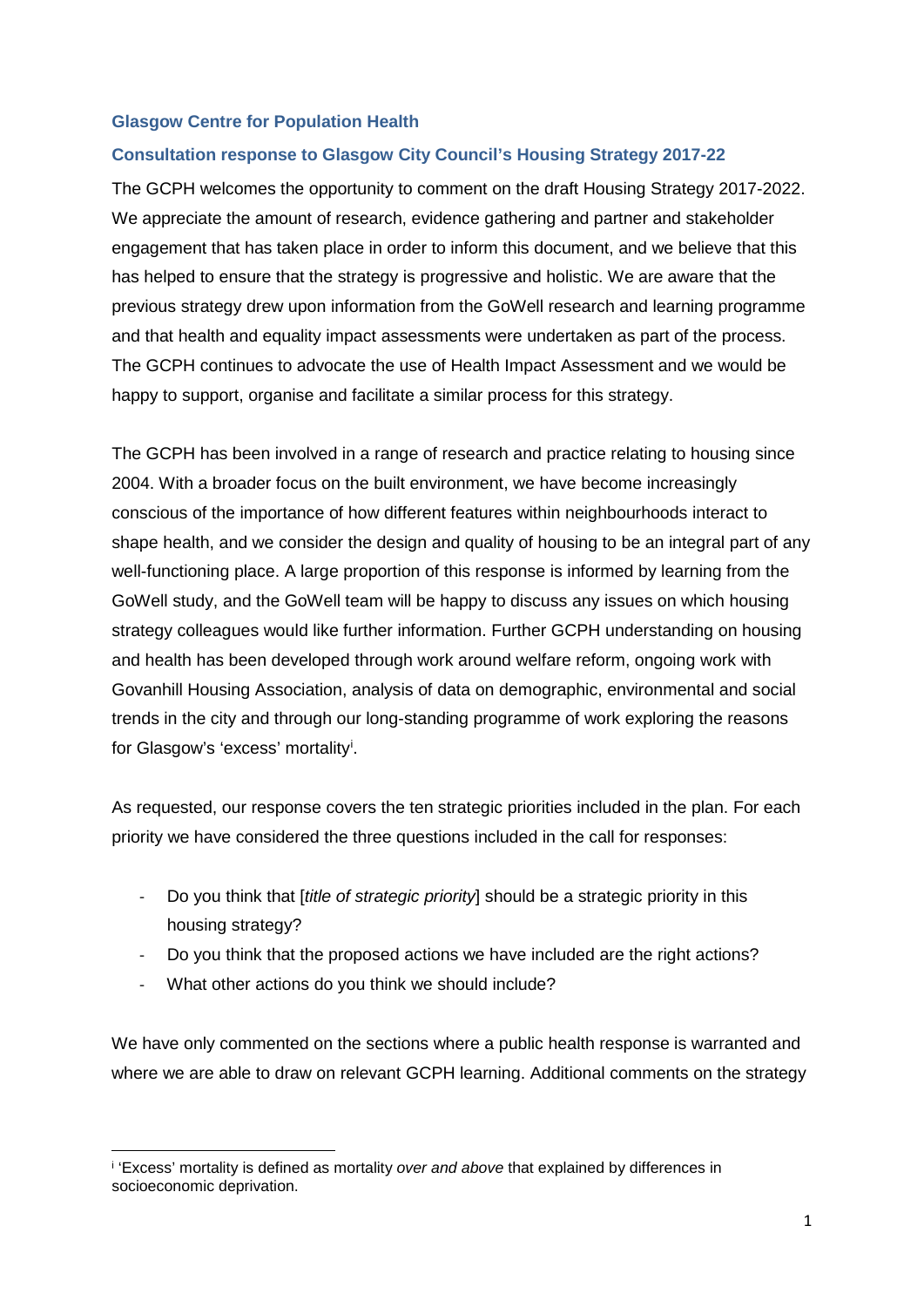that do not specifically relate to any of the ten priorities are included at the end of the response in a general comments section.

# **Housing and health in a changing city**

The GCPH recently published a  $report<sup>1</sup>$  $report<sup>1</sup>$  $report<sup>1</sup>$  on socioeconomic, demographic, health and</u> environmental changes in Glasgow over the past 20 years, revealing stark differences across Glasgow neighbourhoods. This is illustrated by population changes between 2001 and 2013, where some neighbourhoods have experienced significant decline and others have grown by more than 30%. This is partly a reflection of the increased presence of ethnic minority groups, which have tended to settle in neighbourhoods where other migrants are already settled (e.g. Pollokshields West and Govanhill). The report also notes changing tenure patterns in the city (in particular growth in the private-rented sector), an ageing population, and increases in lone parents and single-person households. These trends – leaving aside debate and uncertainty over the absolute magnitude of change – suggest that in the short to medium term and beyond there will be increasing challenges in planning housing, health and social care services for an ageing and potentially more isolated and vulnerable population.

 $GCPH$  [research](http://www.gcph.co.uk/publications/635_history_politics_and_vulnerability_explaining_excess_mortality)<sup>[2](#page-11-1)</sup> on the role of history, politics and governance in explaining excess mortality in Scotland and Glasgow has found that the scale of urban decline and demolition in Glasgow has exceeded the rate of other cities, contributing to a legacy disempowerment and long-term poor quality environmental conditions. These decisions continue to shape the population's health today, and it is worth acknowledging the significant impact that housing decisions can have. Policy recommendations relating to the recognised impact of these changes are offered in relation to housing and the physical environment, including:

- expanding the affordable housebuilding programme
- extending the Scottish Housing Quality Standard to the private-rented sector and tied housing
- targeting cold and damp housing and people who struggle to afford fuel
- increasing funding for social housing
- improving greenspace access and quality in deprived areas
- improving neighbourhood maintenance according to need and deprivation levels.

Learning from the GoWell programme suggests that *how* regeneration is done, and how people are supported in communities undergoing change, needs as much attention as *what* is done. GoWell advocates greater communication with communities about changes that are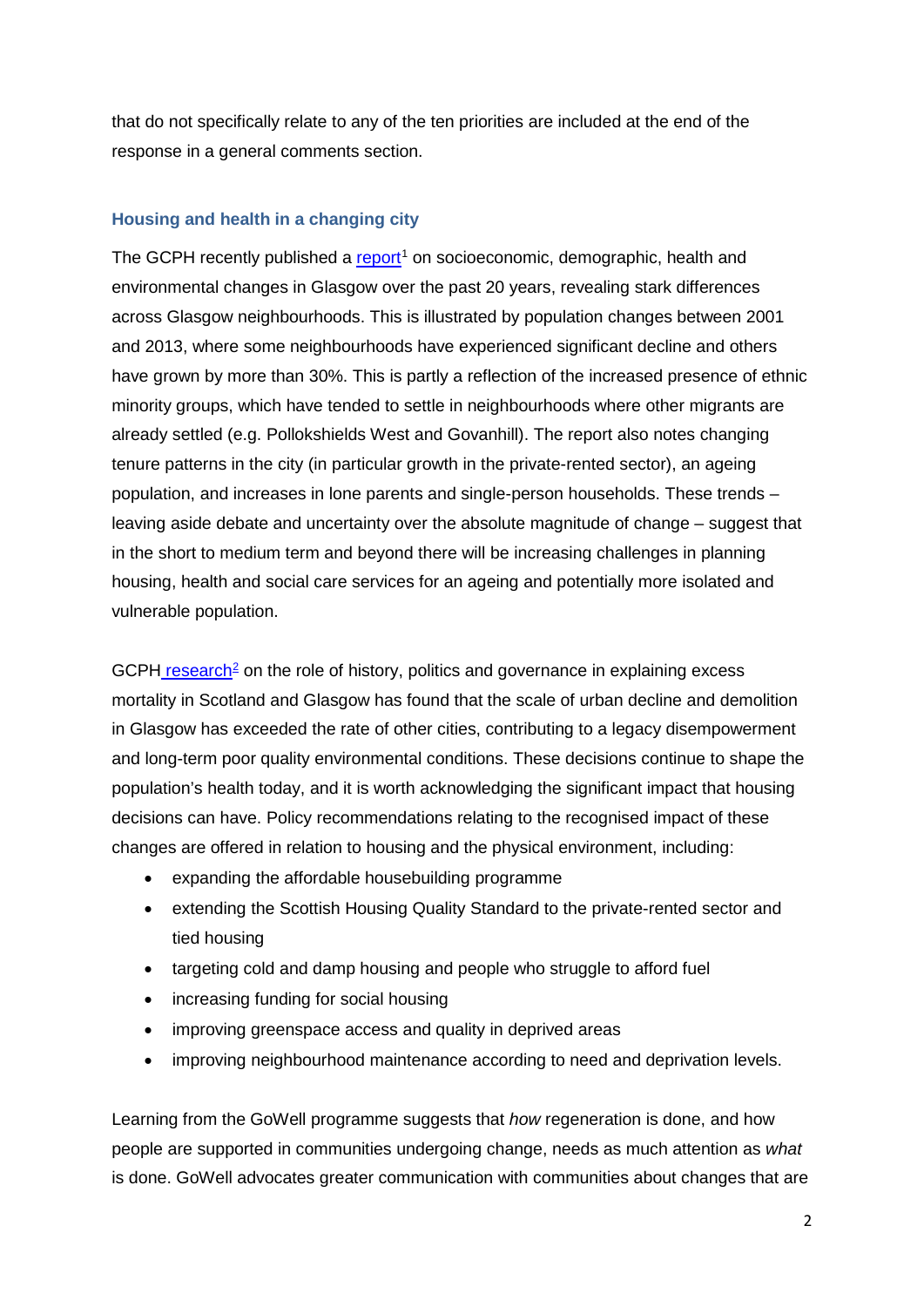planned as part of regeneration initiatives and greater support to enable community residents to influence plans and implementation. The work has also emphasised that the consistency and impact of approaches over time is important and that long-term issues cannot be addressed by a series of short-term initiatives.

#### **Priority 1: Reduce poverty in Glasgow**

*Do you think that reducing poverty in Glasgow should be a strategic priority in this housing strategy?* 

The GCPH agrees that reducing poverty in Glasgow should be a strategic priority within the strategy. In the UK, housing costs account for a sizable proportion of personal spending and are highest for people in the social and private rented sectors. Across all tenure type's people living on low incomes face intense pressures to meet housing costs, with small increases often having a negative knock-on effect for budgeting around essential household costs such as heating or food. Recent research from the Joseph Rowntree Foundation  $(JRF)^3$  $(JRF)^3$  highlights the severe extent of destitution in the UK. Destitution is a term used to describe the circumstances that people face when they cannot afford to buy the essentials to eat, stay warm and dry, and keep clean for a sustained period. Routes to destitution are reported to include high living costs and delays in benefit payments, and reducing the costs of housing has been an important route out of destitution for many. The report highlights the need to provide better support for people in periods of financial crisis, with housing associations and local authorities being possible sources of help in times of need.

Welfare policy and the introduction of Universal Credit is likely to impact on people's experience of housing and the choices they have to make to meet basic needs, particularly those living in social and private-rented housing. According to a report by the JRF, the number of people requiring housing benefit to support rent payments rose by 62% between 2008 and 2013 in Scotland<sup>[4](#page-11-3)</sup>. In recent times there has been a substantial increase in the number of in-work tenants that have become dependent on welfare support. Furthermore, even people that are currently meeting financial commitments relating to housing may be adversely affected due to the uncertain terms of their employment. The negative effects of insecure work were highlighted in a [report](http://www.gcph.co.uk/publications/456_the_rise_of_in-work_poverty)<sup>[5](#page-11-4)</sup> published by the GCPH, revealing that the negative impact of insecure work on health over a prolonged period can be more detrimental to health than actual job loss.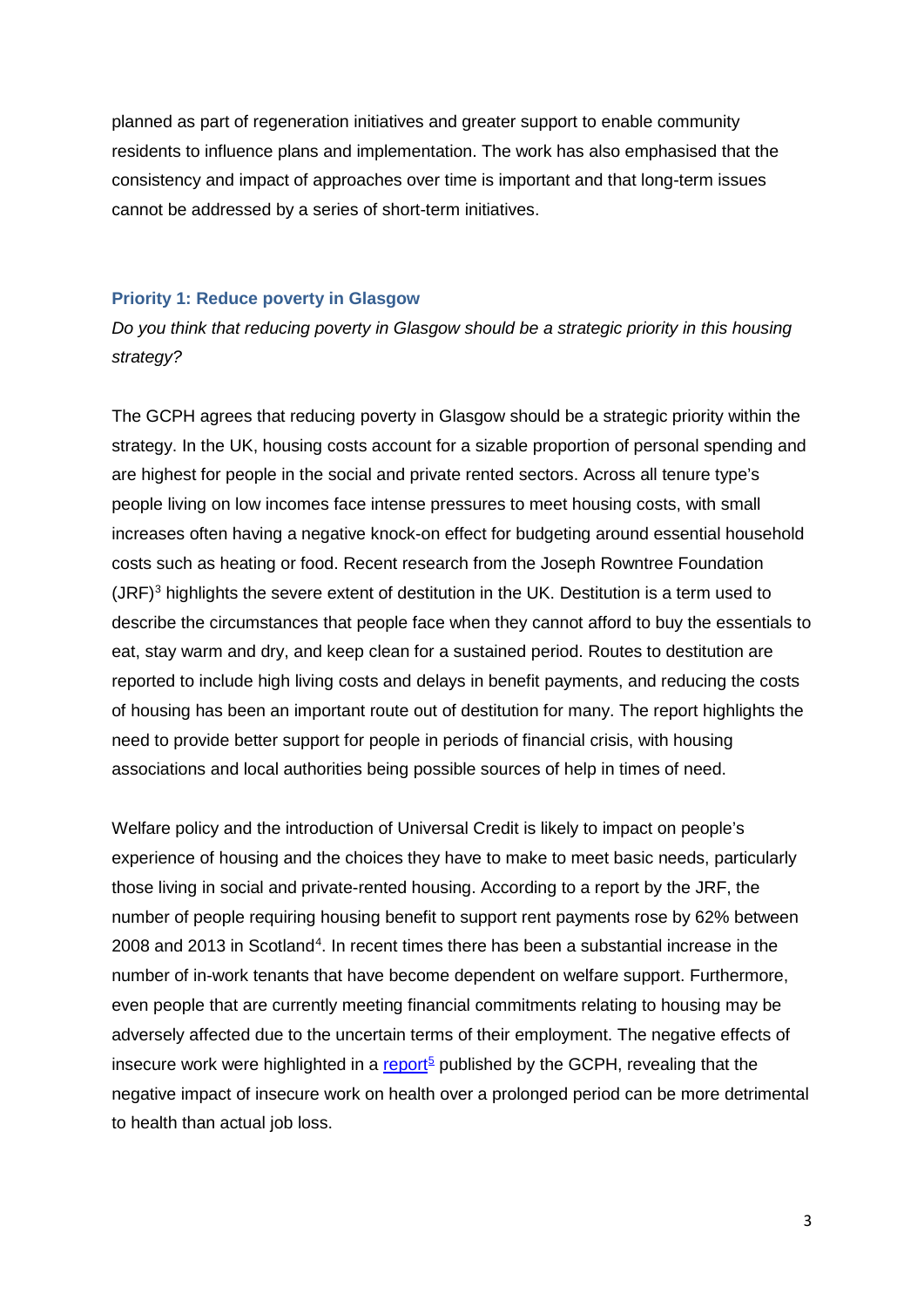Single parent households are becoming increasingly common. Within Glasgow, [research](http://www.gcph.co.uk/publications/497_impacts_of_welfare_reforms_on_lone_parents_moving_into_work_report)<sup>[6](#page-11-5)</sup> commissioned by the GCPH identified that 94% of single parent households are headed by women, while 40% of all households with children are headed by lone parents. This represents a substantial proportion of the population, providing particular difficulties for women on low incomes. The report also identified that less than 50% of lone parents are in paid work, and around two-thirds of those that are working are doing so on a part-time basis. Other findings were that one-in-three people were unable to keep their house in a decent decorative condition, and overcrowding was also a common problem for many single parents. This makes lone parents particularly vulnerable to the impacts of welfare reforms and increases in housing costs.

#### **Priority 2: Contribute to Glasgow's economic growth**

*Do you think that contributing to economic growth in Glasgow should be a strategic priority in this housing strategy?* 

In line with Scotland's economic strategy, we feel that 'inclusive growth' should be Glasgow's economic priority. We believe that the inclusion of a priority which focuses on the economy should aim to support people into employment, increase opportunities for volunteering at a neighbourhood level and provide opportunities for skill development through accredited courses. Although economic growth is understandably a key priority for Glasgow City Council, we feel that making the economy work for the population, rather than having an economy that is supported by the population should be prioritised. The Council can support this aim through its procurement practice, employment policies and by targeting development towards places and groups with particular needs. The proposed actions within this priority are commendable and support our preferred priority of supporting inclusive growth. However, we would welcome a stronger commitment to certain actions. For example, "encouraging the use of community benefits in tenders for work" could be worded in such a way that this was a commitment rather than an aspiration.

A strong message from GoWell qualitative research with residents in Transformational Regeneration Areas is that the social environment is perceived to influence a greater range of health issues than the physical environments of homes and neighbourhoods. We therefore welcome the aims of increasing social infrastructure through social enterprise interventions and Co-operative Glasgow. We encourage the strategy to view health gain as an economic outcome in supporting work readiness. We also suggest the strategy learns from research lead by Glasgow Caledonian University's Yunus Centre on the health benefits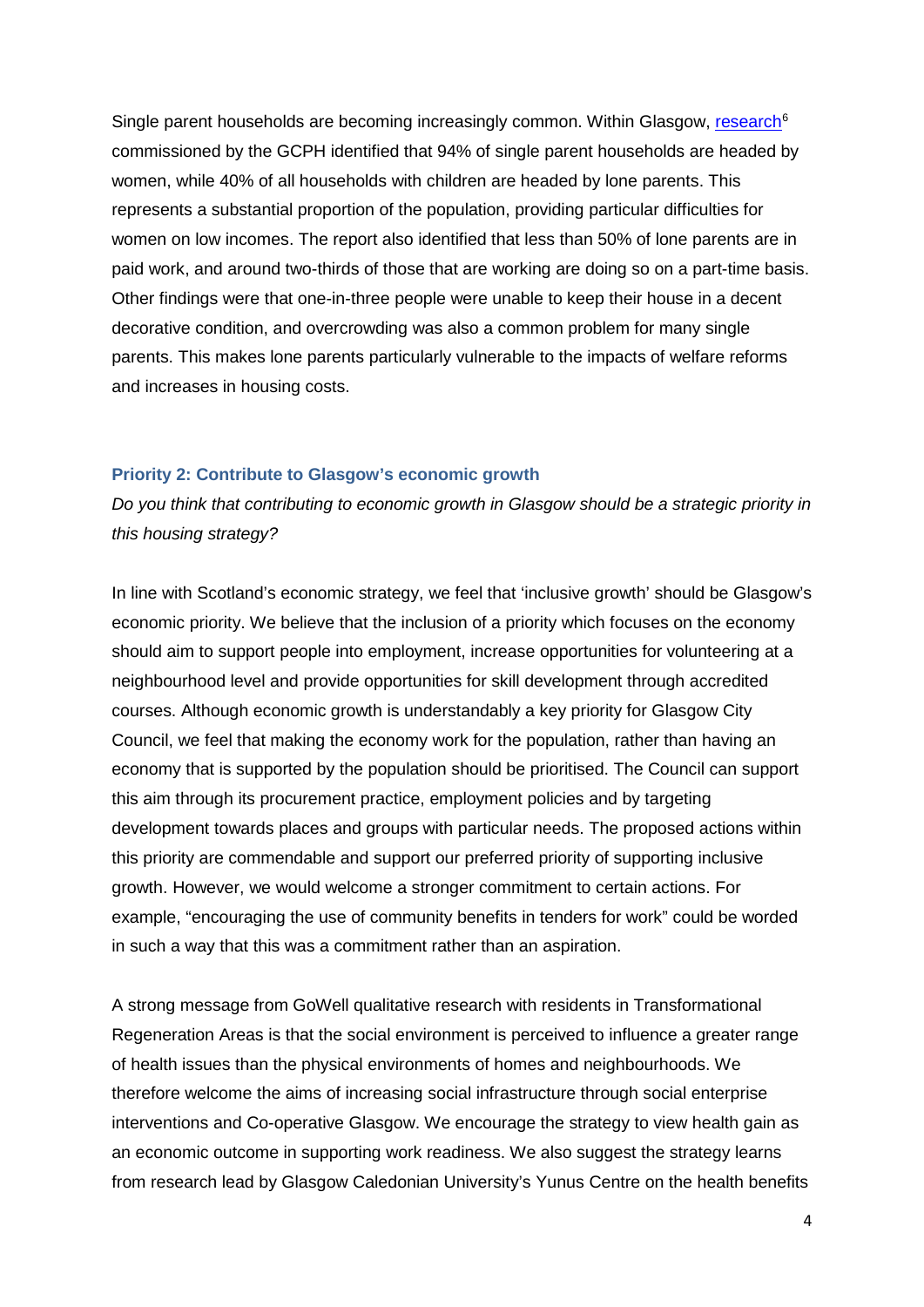of social enterprise, particularly the Homes for Good evaluation which will produce learning around how innovative provision of private-rented homes can improve a range of outcomes and the learning and emergent recommendations incorporated into subsequent drafts of this strategy.

The broad approach accords with the Glasgow resilience Strategy which priorities fair economic growth. We suggest therefore that measures of economic regeneration take account of inequalities and access to meaningful, well-paid and sustained employment. We would suggest that indicators of success around the economic ambitions of the housing strategy takes account of improvement in the financial circumstances of a broad range of demographic groups and does not rely on broad headline measures such as Gross Value Added.

### **Priority 3: Build 12,500 new homes by 2022**

*Do you think that building 12,5000 new homes by 2022 should be a strategic priority in this housing strategy?*

The GCPH support the commitment to build new homes and recognise the current constraints and uncertainties around housebuilding. Building 12,500 new homes by 2022 is an ambitious target given that housebuilding rates in the city are currently at around 1,000 completions per year. Key to this priority, we believe, should be the supply of affordable housing that meets the changing needs of the population. Further to this, we feel that housing provision should be targeted in areas where it has the potential to have a positive impact on existing communities, prioritising the development of brownfield sites in areas of high deprivation over greenbelt sites or those in areas where there is less potential for community gains.

We are agreeable with the actions set out in this priority. However, the development of a low carbon pilot project in 2017 to inform the minimum standard for social housing is an action that is perhaps better placed with the priority that covers climate change.

### **Priority 4: Deliver regeneration**

*Do you think that delivering regeneration should be a strategic priority in this housing strategy?* 

Regeneration, in our understanding of the term, is a jointly facilitated process that involves negotiation and collaboration with a range of stakeholders at different stages. The delivery of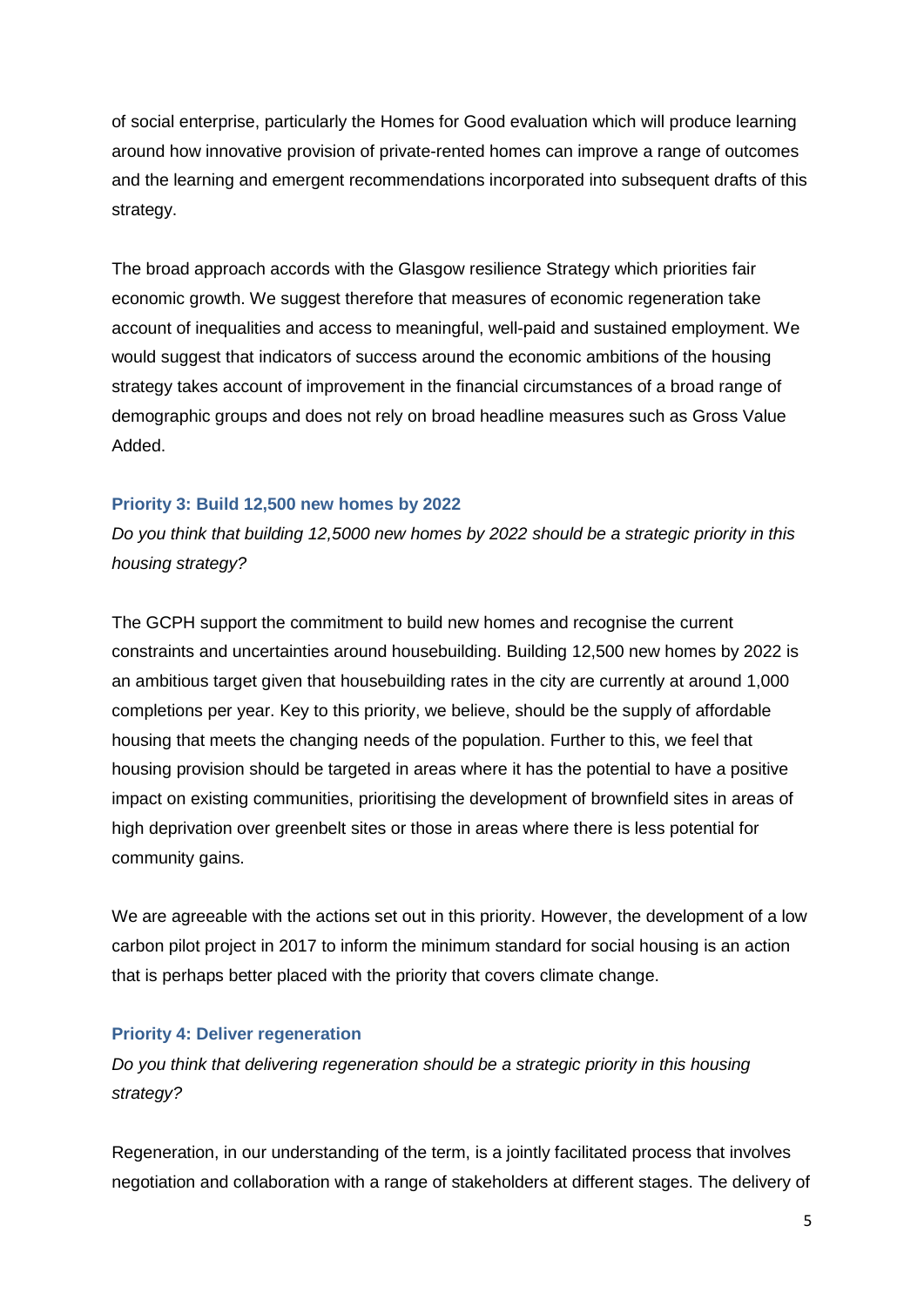regeneration suggests a top-down process with limited opportunity for community input. Within this priority, or perhaps as a separate priority, we would welcome the inclusion of community-led regeneration to compliment the commitments to physical regeneration included in this section. The inclusion of a priority on community-led regeneration would be beneficial to take recent policy changes into account such as the Land Reform Act and the Community Empowerment Act. Experience highlights the need to be cautious about a housing-led approach to regeneration, and the importance of delivering regeneration strategies that consciously also attend to social infrastructure, neighbourhood quality and employment opportunities.

# **Priority 5: Tackle fuel poverty, energy inefficiency and climate change**

The GCPH supports this priority as an important means of supporting population health and reducing inequalities in health. However, we feel that tackling fuel poverty and climate change, although interconnected issues, are worthy of being distinct priorities in their own right.

Rising energy costs, continued austerity and welfare reforms mean that fuel poverty will continue to be challenge for a large proportion of Glasgow's population for years to come. It is notable that there was a reduction in the proportion of the population experiencing fuel poverty across social-rented and owner-occupied tenure and an increase for private renters between 2011 and 2014. We welcome any proposals from Glasgow City Council to buffer the negative effects of fuel poverty, including continued and increased financial support for G-HEAT, where it is reported in Glasgow City Council's Financial Inclusion Strategy for 2015 to 2018 that just over 3,000 people have been supported since 2012. Increasing the number of people accessing this service should be a key target within this priority given that a just a small proportion of the city-wide population currently experiencing fuel poverty have been reached.

The rollout of fuel banks in Glasgow – which gives foodbank users with pre-payment meters vouchers for gas or electricity – provides an indication of the desperate choices that people are currently making between food, fuel and other essential living costs. GoWell research in this area shows that affordability difficulties – including fuel costs – as result of austerity measures are consistently associated with a decline in mental health<sup>7</sup>. Therefore, while more downstream measures to tackle fuel poverty are clearly needed, supporting the use of fuel banks could have a positive impact on people's everyday lives.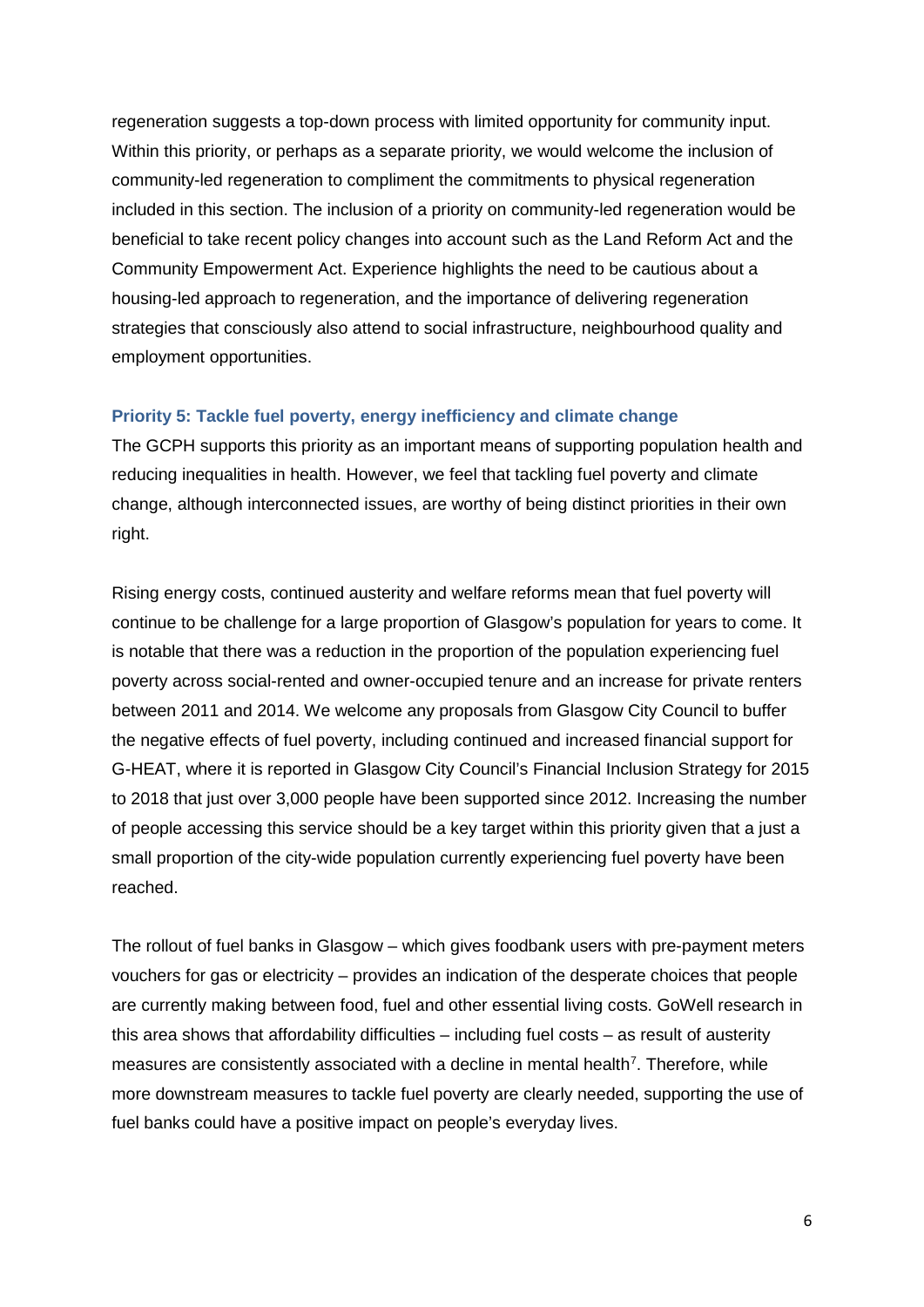Households generate  $CO<sub>2</sub>$  which contributes significantly to climate change<sup>[8](#page-11-7)</sup>. Indeed, the provision of housing and decisions relating to housing are relevant to climate change in a number of ways. Good policy around housing can help to mitigate the effects of climate change (examples include: recycling and waste, supporting local food production, encouraging and supporting active travel, greenspace provision and planting, energy efficiency improvements, supporting renewable energy sources) and allow the population to adapt to its inevitable impacts (examples include: ensuring that new and existing buildings are resilient to adverse climate impacts and flood prevention measures). Climate Ready Scotland, which is Scotland's adopted climate change adaptation plan, expects new housing to be able to withstand the adverse effects of climate change such as flooding and storms and to contribute positively towards reducing the nation's carbon footprint through efficiency and greening measures.

#### **Priority 6: Prevent and address homelessness**

As a matter of public health urgency, the GCPH welcomes actions which support the reduction of homelessness in Glasgow. In keeping with the '2012 Parliamentary Commitment', we believe that all people should have access to settled temporary accommodation. This commitment needs to be supported by actions to house people as quickly as possible and, if necessary, by building more homes/accommodation. We recognise that other organisations such as Shelter will be better placed to comment on this priority.

#### **Priority 7: Manage and maintain the existing housing stock**

Although there is a clear need to meet housing shortages through new-build developments, it is imperative to maintain the existing stock to meet the needs of the current population and to protect the city's cultural heritage. As stated in the plan, there are over 7,000 below tolerable standard (BTS) tenemental properties in Glasgow. Through developing a greater understanding of the underlying reasons for BTS housing in Govanhill, we feel that this needs to be addressed through a systematic, well-resourced and long-term approach, and we expect that the evaluation of the Housing Acquisition and Repair Programme will provide useful learning for the rest of the city on this ongoing challenge.

This section includes commentary on the management of stalled and vacant open spaces. We support the inclusion of this but feel that it would better placed elsewhere in the document. The GCPH has undertaken research on the [impact of Stalled Spaces](http://www.gcph.co.uk/publications/588_assessing_individual_community_impacts_of_stalled_spaces-funded_projects) on individuals involved and the communities in which they have taken place. Findings show that people involved gained confidence, developed new skills and felt better able to contribute to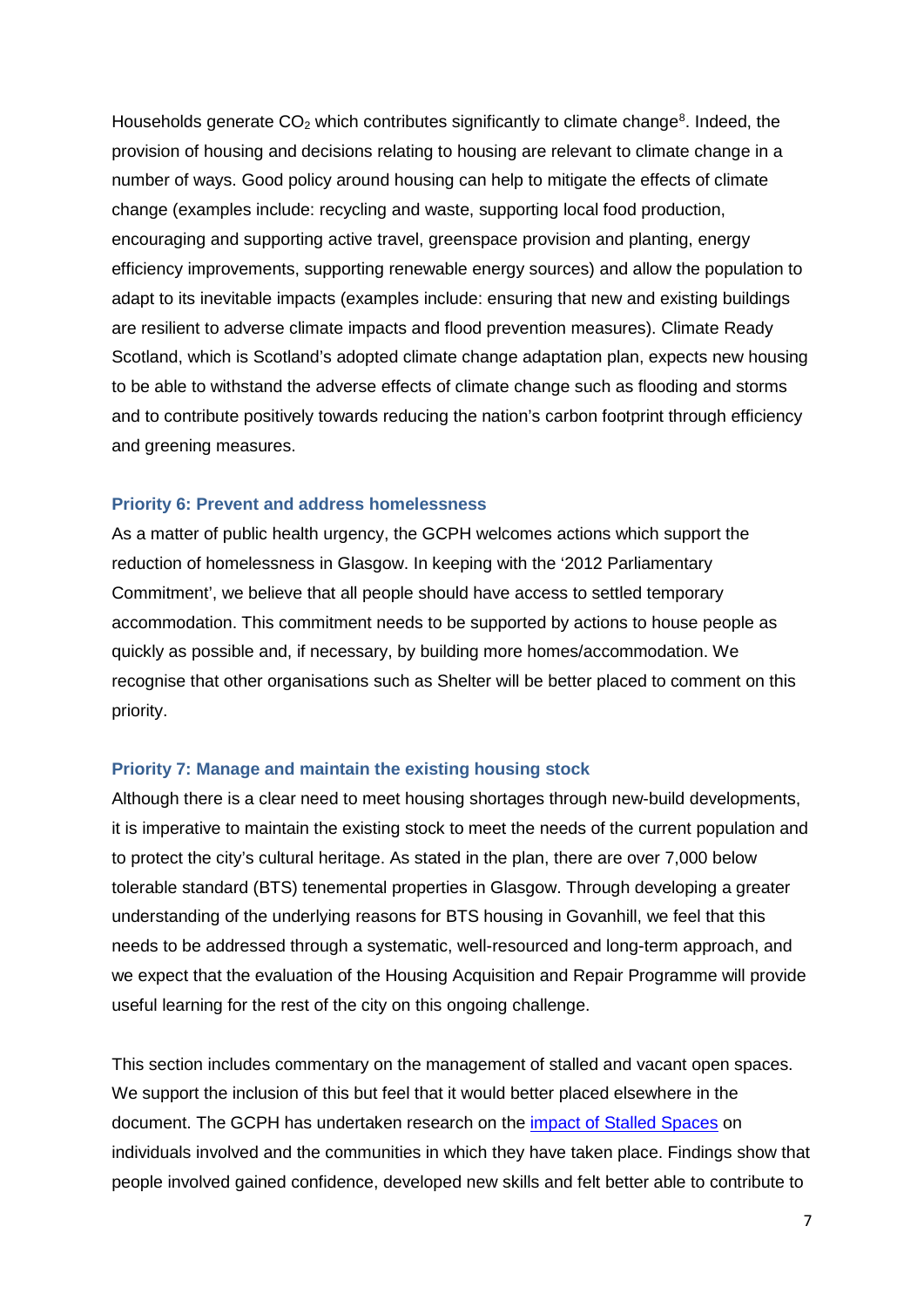their area<sup>[9](#page-11-8)</sup>. Wider community benefits were also experienced through strengthened local partnerships and more positive feelings about the community as a place to live. These impacts complement improvements to the physical environment, providing a strong basis for the community-led development of spaces to continue to be supported by Glasgow City Council.

#### **Priority 8: Support independent living and specialist provision**

We fully support this priority. Meeting the needs of disability groups and vulnerable population groups is a strong marker of a fair, progressive and inclusive city. Current trends suggest that the new strategy should take full account of the changing needs of society brought about through population ageing, changes to household composition and the increased proportion of minority groups in the population.

The continuing increase in the number of elderly people will mean that the adaptation of housing is likely to become increasingly necessary<sup>[10](#page-11-9)</sup>. The need to create housing that is more compatible with care needs should also be recognised, and the accessibility of the wide range of services that people will require in older age should be accounted for. New homes should be adaptable, and the current and projected future proportion of people with life-limiting illnesses and disabilities should be considered when housing targets are devised and housing quality standards are set. A further inevitable outcome of population ageing and the trend towards single person households is the increasing number of people that will face social isolation; an issue which has recently been found to be particularly important for older men<sup>11</sup>. This suggests the need for better support services within communities, which is a function that can be assisted by Housing Associations.

Another important demographic change is that Glasgow is becoming an increasingly diverse city; the ethnic minority population has doubled between 2001 and 2011. GoWell research has found that social integration for migrants has been found to be lower than for British born citizens for indicators of trust and neighbourliness<sup>12</sup>, suggesting that further work is required to ensure that migrants are made to feel welcome when they arrive in Scotland. This potentially requires additional support for housing associations and a greater commitment from Glasgow City Council to undertake more extensive integration work.

### **Priority 9: Raise standards in the private rented sector**

We support the priority to improve standards in the private rented sector on the basis that housing in this sector has become less affordable and standards are less tightly regulated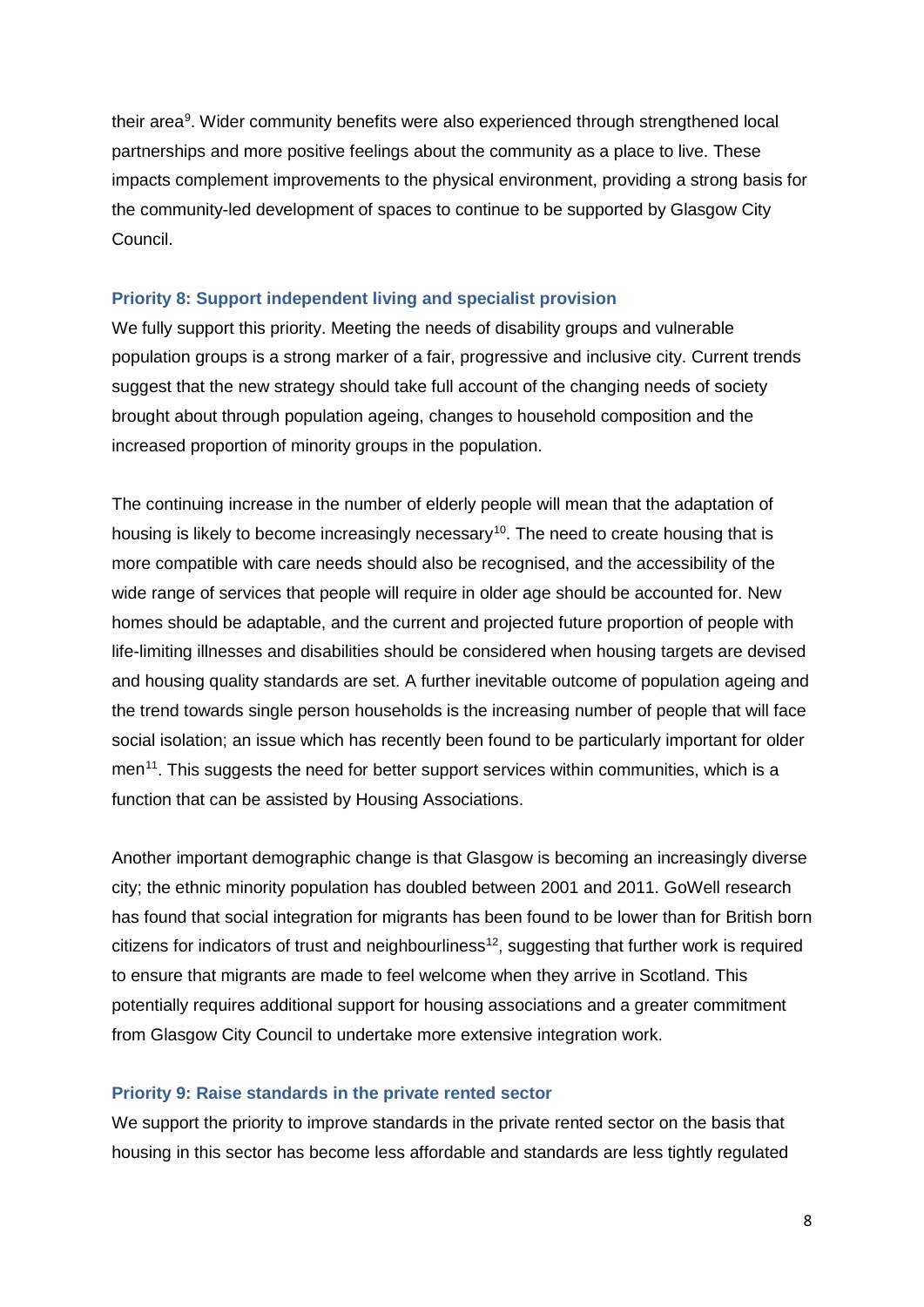than other tenure types. We are also aware that some of the poorest housing conditions in the city are occupied by private renters.

Affordability is a continuing issue for people that are looking to access the housing market, with reduced incomes and the rise of low-paid and insecure jobs diminishing the ability of many to get on the property ladder or to meet rental costs. This considerable growth in the private sector rental market in Scotland in last 20 years has seen a shift in the concentration of poverty from the social-rented sector to the private-rented sector, resulting in more people having limited control over their own living conditions<sup>[13](#page-11-12)</sup>. The reduction in owner occupancy may have implications for the long-term maintenance of some housing, potentially impacting negatively on tenants.

The proportion of private-rented housing has increased in all Glasgow neighbourhoods between 2001 and 2011, rising to over 40% in some areas and remaining very low at just 5% in others. Through evaluation work as part of the Govanhill Equally Well test site, we are aware of the challenges posed by overcrowding and unfavourable and insecure tenancy arrangements for people living in privately rented housing.

The Scottish Government's vision is to create socially mixed communities and this is reflected in its encouragement of multi-tenure housing developments. However, mixed tenure housing has been found to present challenges in tenemental properties as factoring arrangements cannot always be agreed and necessary repairs are not always carried out. Reducing the amount of private-rented housing in favour of social-rented housing can be important in areas where private landlords are unwilling to support necessary repairs or the ongoing maintenance of communal areas. Through undertaking a small-scale evaluation of the Govanhill Housing Acquisitions and Repair Programme it is clear that there is need for the practice of some private landlords and letting agents to improve. Improved standards pertain not only to rogue landlords, but also more widely to landlords who may be unaware of their responsibilities. Findings from interviews with stakeholders involved in the delivery of the programme suggest that a dual approach to educate landlords of their responsibilities is required alongside measures which allow deliberate bad practice to be brought to account in an efficient way.

Actions within this section should consider the potential impacts of tax changes on the private-rented sector, in particular acknowledging the potential for rent increases as landlords pass on increased costs to their tenants. With this in mind, it would be desirable to see how Glasgow City Council plans to protect those most vulnerable to these increases.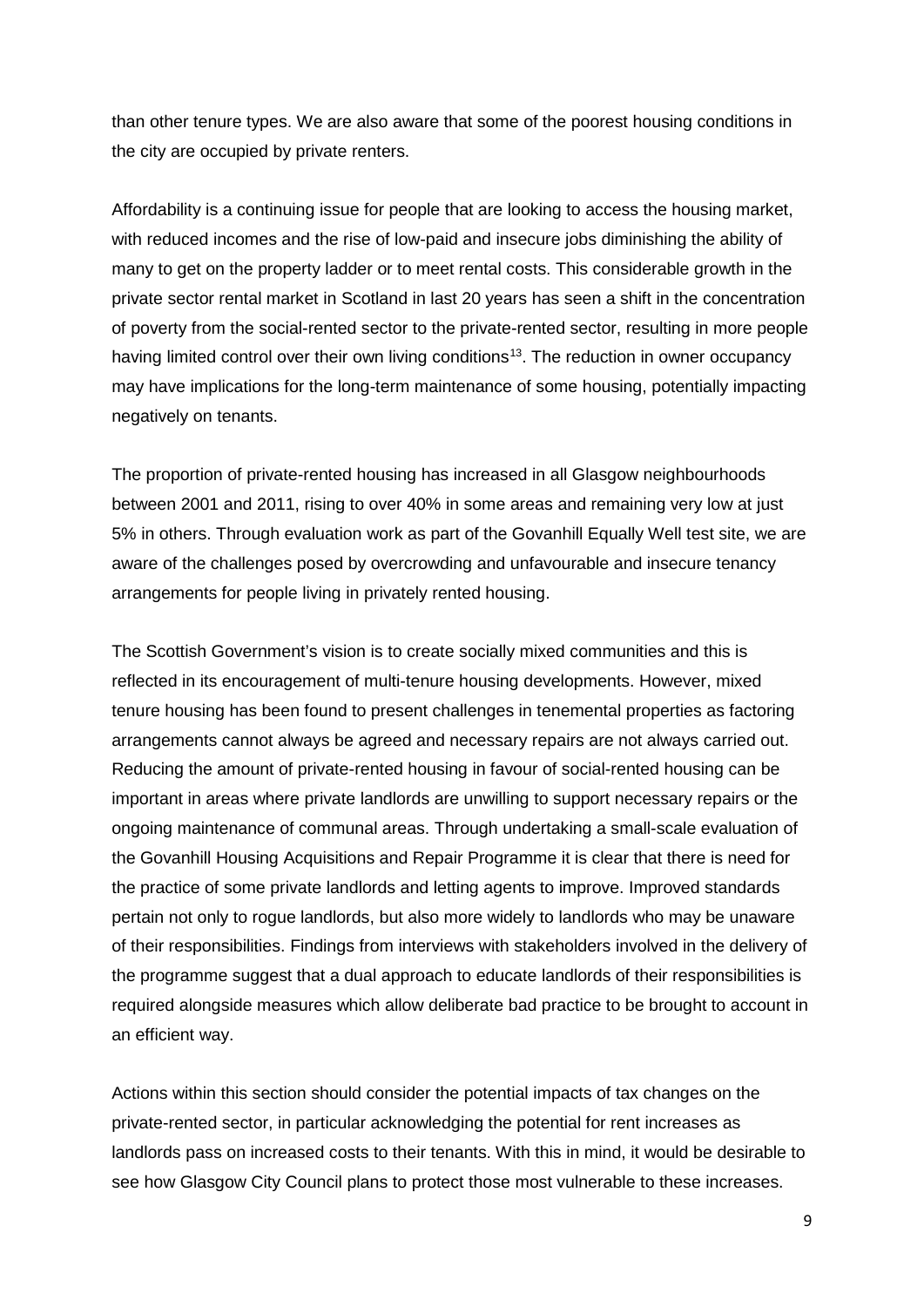## **General comments on the strategy**

The following section includes a number of suggestions for inclusion in the forthcoming draft strategy.

- A glossary of terms to ensure that the strategy is accessible to all potential readers.
- Greater emphasis on working with communities as opposed to providing for them.
- An explanation of who the plan is for, how the delivery of the plan can be influenced by local people and a point of contact.

### **What other priorities would we like to see?**

### *Improving health and reducing inequalities through housing*

Health features strongly within the document and is rightly recognised as being influenced by housing quality. There is a strong body of evidence pointing to the important influence that housing has on health<sup>14</sup>, and the provision of good quality housing is internationally recognised as being a crucial factor for achieving social justice and reducing inequalities in health<sup>15</sup>. Given the well-evidenced impact of housing on health we feel it is reasonable to consider that improving health and reducing inequalities in health should be a distinct priority within the strategy. Greater coordination between planning for housing and planning for health & social care services will be another important strategic development.

#### *Community-led regeneration, empowerment and placemaking approaches*

We would welcome the inclusion of a distinct priority on community-led regeneration, empowerment and placemaking which identifies how local people can get involved in activities at a neighbourhood level. This might include information on how legislative changes introduced through the Community Empowerment Act and Land Reform Act can support local people in influencing decision-making and taking forward neighbourhood initiatives independently. This inclusion of placemaking as a specific policy in Glasgow's new Local Development Plan suggests that a more people-centred and holistic approach to development will be expected by Glasgow City Council in the future. Given the importance of housing in meeting this policy we would expect to see recognition of this in the new strategy. In addition, the [Place Standard](http://www.placestandard.scot/#/home) for Scotland has the potential to be used by community groups as a framework for prioritising change in their area, whether this is about housing or other factors relating to the development of the neighbourhood. This might be recognised in the new strategy as a tool for encouraging and enabling community-led forms of regeneration.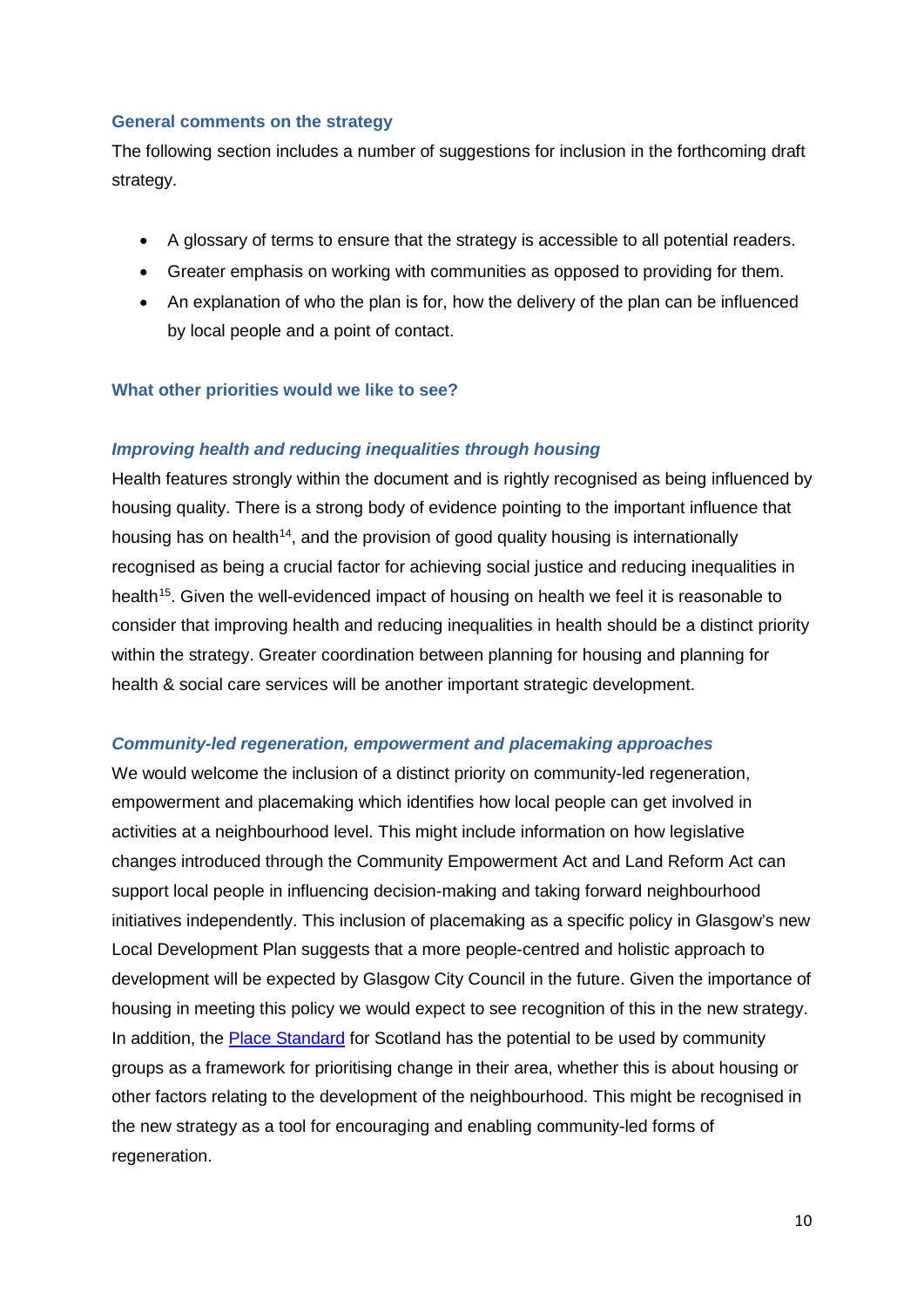### *Housing and the wider community*

While people should have access to good quality housing, there is also evidence to suggest that people's experience of housing is influenced by the wider neighbourhood. Good quality housing without access to nearby amenities and high quality and safe surroundings can prevent people from living healthy lives<sup>16</sup>, and although we recognise the importance of market forces in shaping where facilities and amenities are located, measures can be taken to reduce the negative impacts of some built environment features (e.g. vacant and derelict land, poor quality greenspace, the amount of litter and graffiti). Although perhaps not required as a distinct priority, recognition of the role of the wider environment on housing could be recognised more fully.

## *Reducing the harmful presence of vacant and delict land*

Having access to a good quality neighbourhood is an issue of social and environmental justice and vacant and derelict land is more common in areas of multiple deprivation. We would welcome increased investment to make use of vacant and derelict land, either on a temporary or permanent basis. The inclusion of a priority to reduce the amount of vacant and derelict land, focusing particularly on areas of deprivation, would be a welcome inclusion in the forthcoming strategy.

## *Mitigating and adapting to climate change*

Although included as a priority alongside fuel poverty, we feel that the multidimensional nature of climate change and the growing threat it poses to population health means that it is worthy of being a distinct priority.

> **GCPH August 2016**